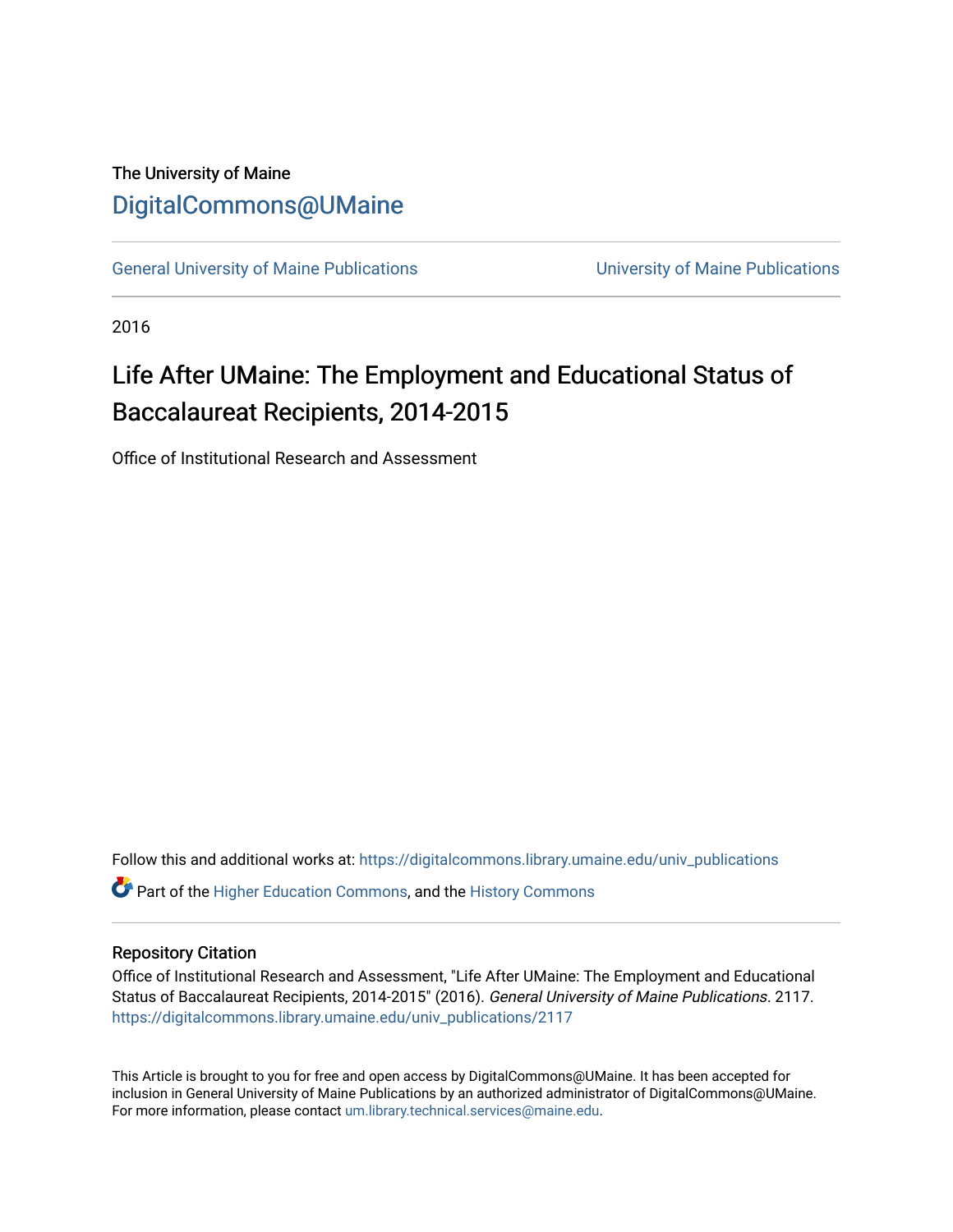

 $\overline{a}$ 

*Life After UMaine*

The Employment and Educational Status of 2014-2015 Baccalaureates

**\_\_\_\_\_\_\_\_\_\_\_\_\_\_\_\_\_\_\_\_**

Office of Institutional Research March 2017

With generous support provided by President Hunter, the Office of Institutional Research (OIR) mailed the *Life After UMaine* survey to 1,499 baccalaureate degree recipients who graduated in December 2014, May 2015, or August 2015.<sup>1</sup> Depending on the conferral date, 6 to 15 postgraduation months had elapsed at the time of the mailing.

OIR sent the initial survey in March 2016, with four follow-up prompts to nonrespondents occurring between May 2016 and January 2017. All mailings included the physical survey as well as a link to an online version. We received useable responses from 493 graduates (83 of whom completed the online survey), corresponding to a return rate of 33%. We summarize the employment and educational status of these 493 UMaine graduates in the pages that follow.

**Caveat:** Although the distribution of respondents by college generally is not dissimilar to the distribution of graduates by college, one nevertheless should remain mindful of the 33% return rate when generalizing these sample results to the population of UMaine baccalaureates. Subgroup results similarly should be considered with caution, particularly when the number of respondents is small. This general caveat also applies were one to compare the results presented here with those reported in earlier editions of *Life After UMaine* (http://www.umaine.edu/oir).

<sup>&</sup>lt;sup>1</sup> Not included in this pool are (a) the 35 students with international addresses and (b) the 25 graduates who informed the Office of Student Records they did not wish to be contacted.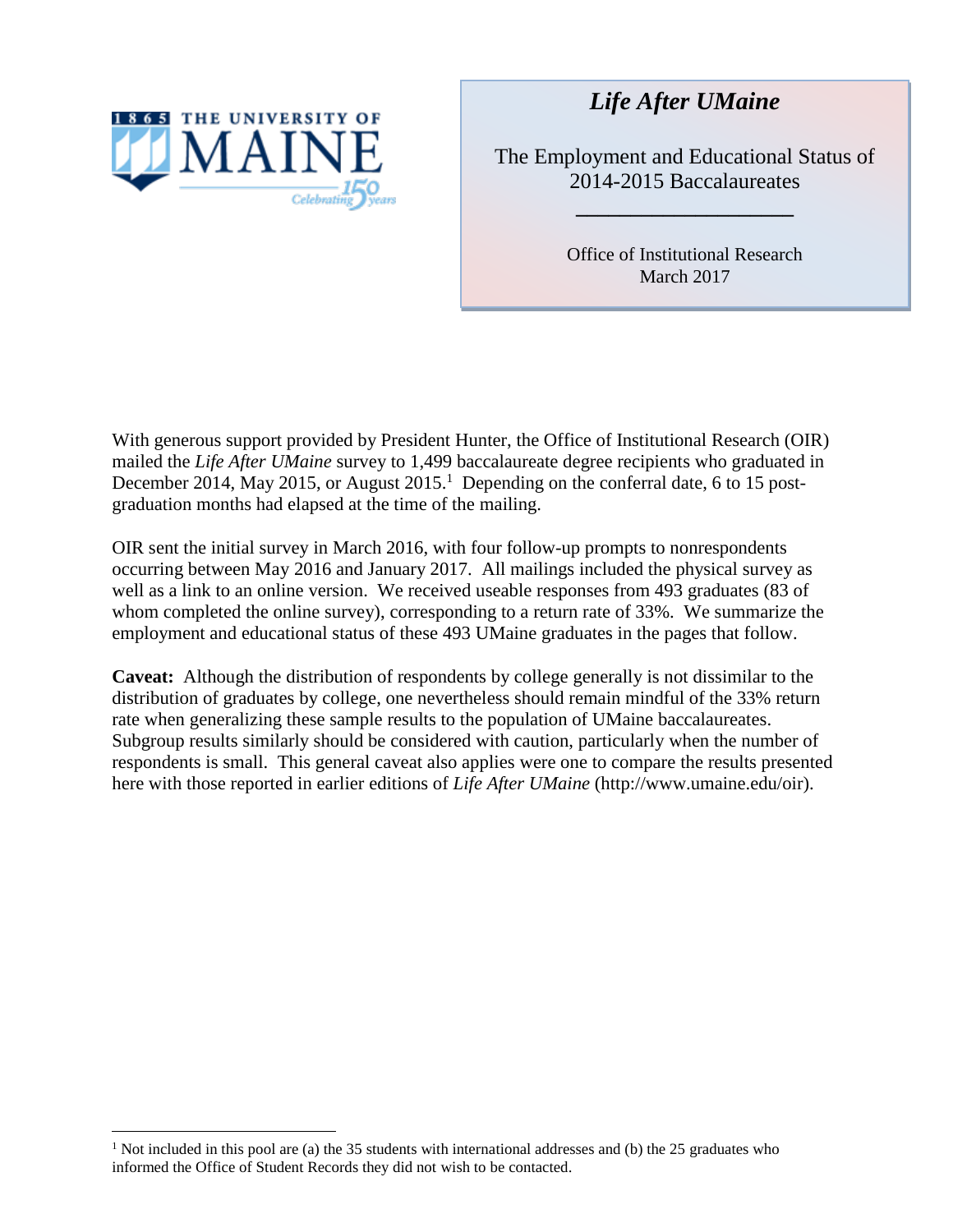## **Employment after graduation**

As Figure 1 shows, three quarters of respondents have full-time employment, with 12% being employed part-time. Among those reporting full-time employment, 84% indicated their job is related to their UMaine degree.



Figure 2 reveals the variability among colleges<sup>2</sup> in the percentage of respondents who are employed full-time. The highest employment rates—roughly 90%—are seen for MBS and ENGR graduates. In contrast, 68% of NSFA and LAS graduates reported full-time employment, as did 78% of EHD graduates.



 $\overline{a}$ <sup>2</sup> The departmental composition of each college reflects its composition as of fall 2016. (MBS = Maine Business School; EHD = College of Education and Human Development; ENGR = College of Engineering; LAS = College of Liberal Arts and Sciences; and NSFA = College of Natural Sciences, Forestry, and Agriculture.)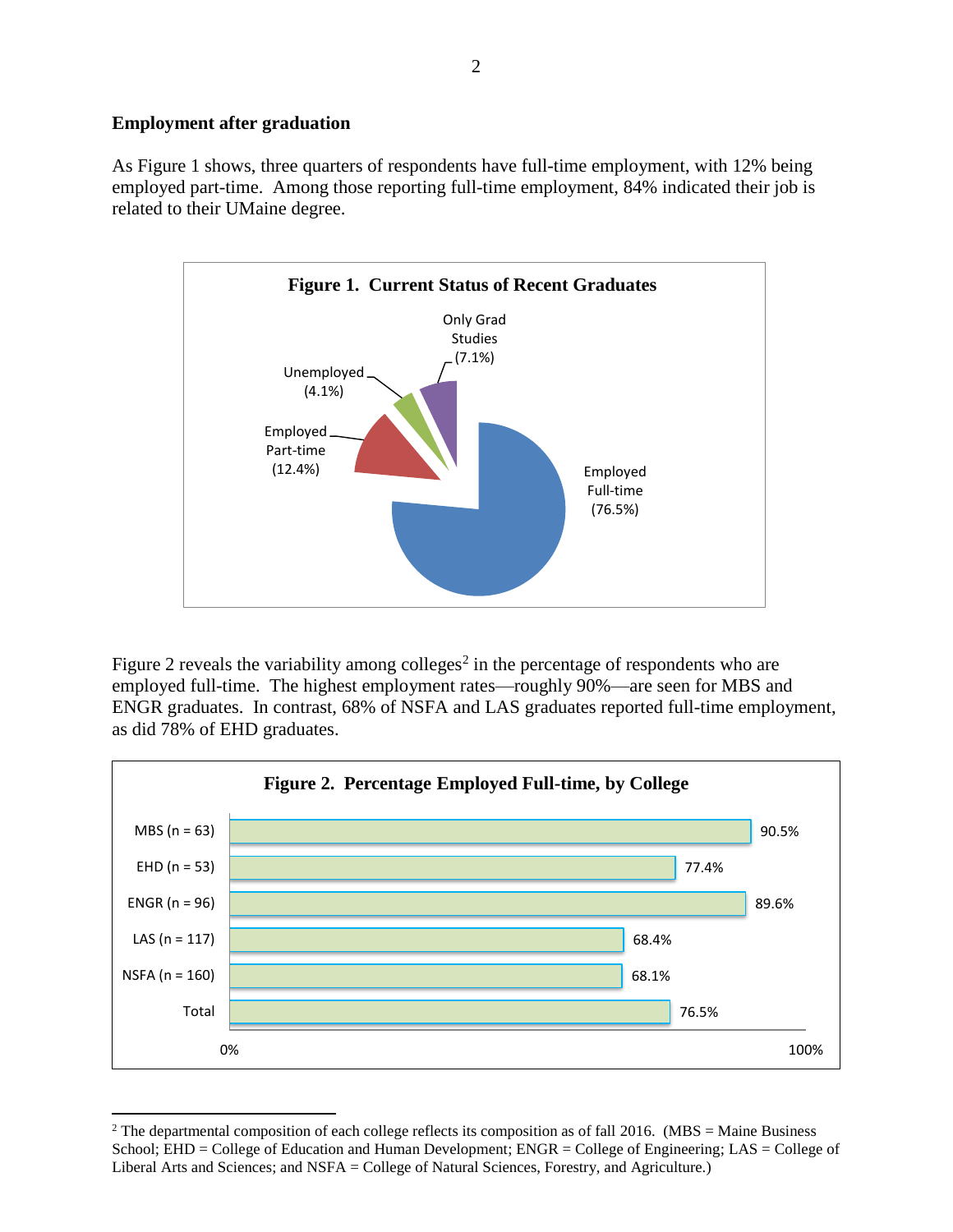### **Where are the jobs?**

About two thirds of the respondents who are working full-time are doing so in Maine (Figure 3). Not surprisingly, location of employment is related to one's roots. Among respondents rooted in Maine, roughly three quarters of the full-time employed have remained in Maine; for those "from away," 17% have.



As Figure 4 shows, there are differences across the UMaine colleges with respect to location of employment among the full-time employed. For example, 83% of EHD graduates remained in Maine for full-time employment compared with 60% of ENGR graduates.

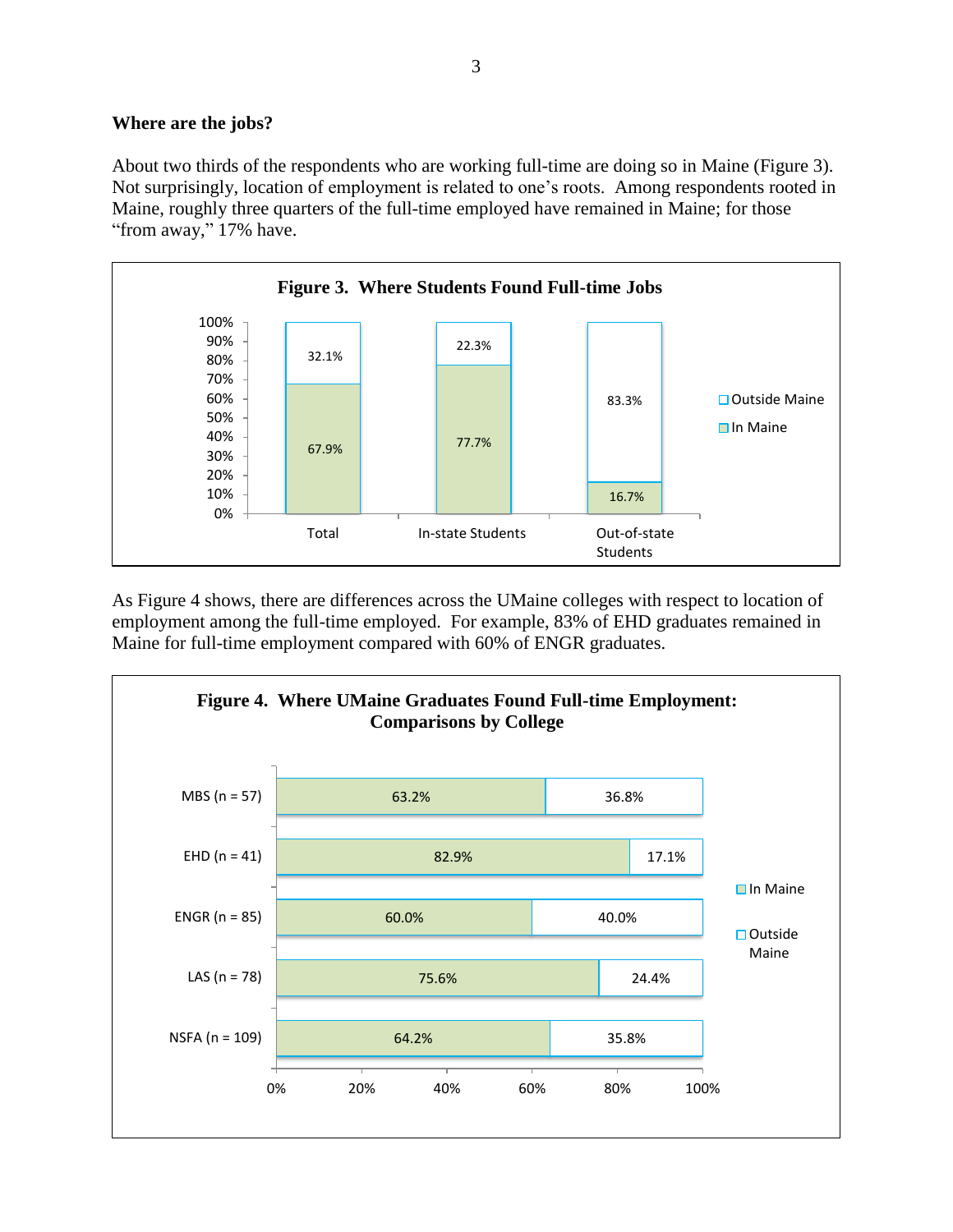#### **What do they earn?**

 $\overline{a}$ 

The median salary is \$40,000 for the 333 respondents who are employed full-time and who volunteered their annual income (Table 1). The median salary is \$36,000 among those employed in Maine; for those employed elsewhere, \$49,500.

Not surprisingly, full-time median salaries vary by college. Among all respondents, for example, ENGR graduates command the highest median salary and LAS the lowest. Regardless, median salaries are generally higher among those employed outside Maine.

| Table 1. Median Salaries of the Full-time Employed. |                      |     |                                    |                  |                                         |                  |  |  |
|-----------------------------------------------------|----------------------|-----|------------------------------------|------------------|-----------------------------------------|------------------|--|--|
| <b>College</b>                                      | <b>Median Salary</b> |     | <b>Median Salary</b><br>(in Maine) |                  | <b>Median Salary</b><br>(outside Maine) |                  |  |  |
|                                                     | \$                   | N   | \$                                 | $\boldsymbol{n}$ | S                                       | $\boldsymbol{n}$ |  |  |
| <b>MBS</b>                                          | 40,000               | 53  | 36,400                             | 33               | 50,000                                  | 20               |  |  |
| <b>EHD</b>                                          | 33,000               | 39  | 33,000                             | 32               | 34,000                                  |                  |  |  |
| <b>ENGR</b>                                         | 60,000               | 77  | 56,288                             | 44               | 61,500                                  | 33               |  |  |
| LAS                                                 | 32,000               | 72  | 30,000                             | 55               | 47,500                                  | 15               |  |  |
| <b>NSFA</b>                                         | 38,000               | 88  | 35,000                             | 57               | 40,000                                  | 31               |  |  |
| <b>UMaine Total<sup>3</sup></b>                     | 40,000               | 333 | 36,000                             | 225              | 49,500                                  | 106              |  |  |

<sup>&</sup>lt;sup>3</sup> UMaine totals also include four graduates from the Bachelor of University Studies program. Further, UMaine totals include two respondents who did not disclose residence (which also explains why a college total *N* in some cases is greater than the sum of its subgroup *n*s).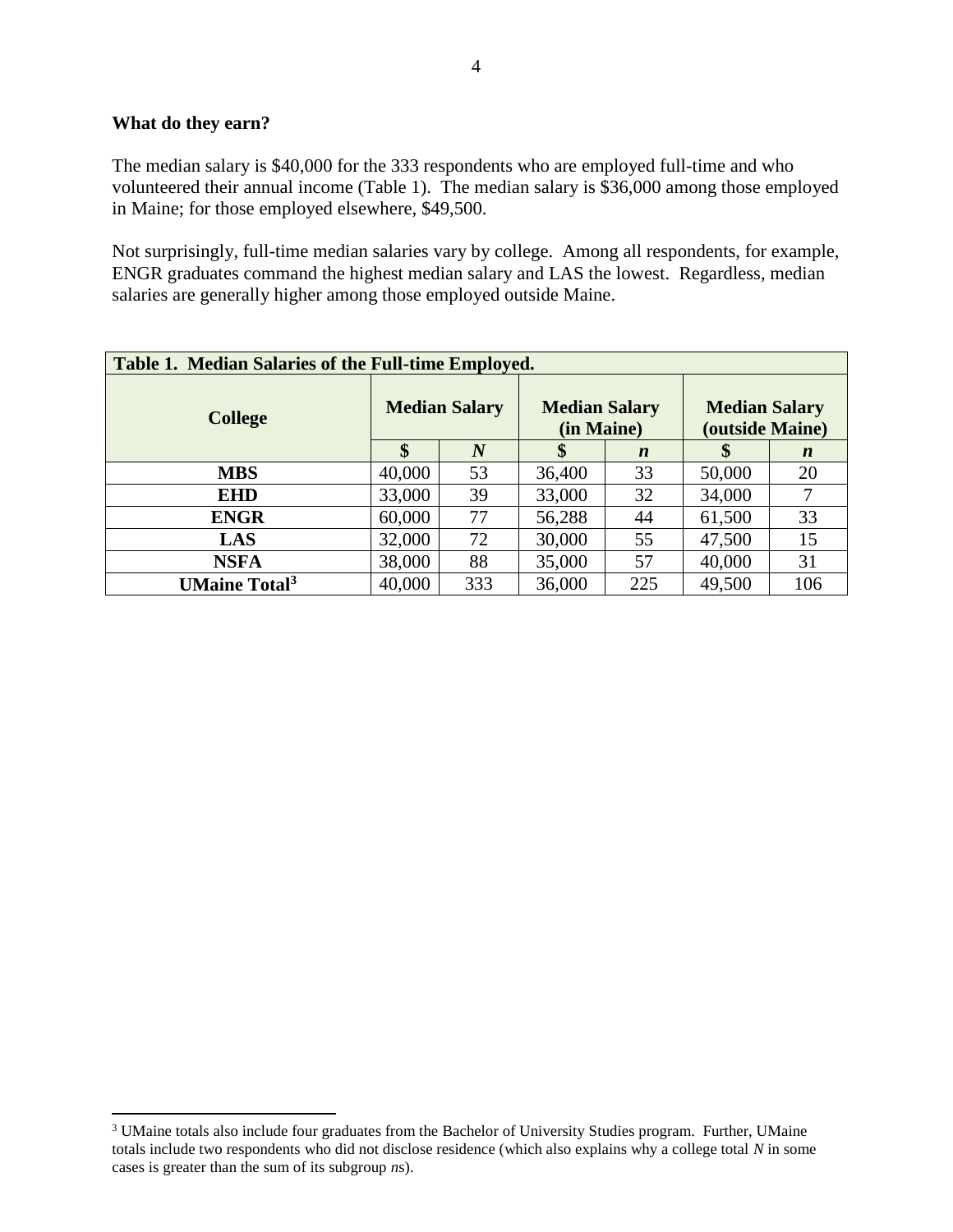Using the place of employment and occupation/job title provided by employed respondents, we grouped the full-time employed according to occupational sector.<sup>4</sup> As shown in Table 2, almost half of those employed full-time are working in occupations related to education, architecture/engineering, or business.

| Table 2. Broad Occupation Sectors (Employed Full-Time).  |                  |                                     |  |  |  |  |
|----------------------------------------------------------|------------------|-------------------------------------|--|--|--|--|
|                                                          | <b>Total</b>     |                                     |  |  |  |  |
| <b>Sector</b>                                            | $\boldsymbol{n}$ | $%$ of all<br>full-time<br>employed |  |  |  |  |
| Education, Training, & Library Occupations               | 63               | 16.7%                               |  |  |  |  |
| Architecture & Engineering Occupations                   | 62               | 16.4%                               |  |  |  |  |
| Business & Financial Occupations                         | 59               | 15.6%                               |  |  |  |  |
| Healthcare Practitioners & Technical Occupations         | 30               | 8.0%                                |  |  |  |  |
| Computer & Mathematical Occupations                      | 21               | 5.6%                                |  |  |  |  |
| Life, Physical, & Social Science Occupations             | 21               | 5.6%                                |  |  |  |  |
| <b>Management Occupations</b>                            | 18               | 4.8%                                |  |  |  |  |
| Community & Social Service Occupations                   | 17               | 4.5%                                |  |  |  |  |
| <b>Healthcare Support Occupations</b>                    | 17               | 4.5%                                |  |  |  |  |
| Sales & Related Occupations                              | 17               | 4.5%                                |  |  |  |  |
| Arts, Design, Entertainment, Sports, & Media Occupations | 11               | 2.9%                                |  |  |  |  |
| Office & Administrative Support Occupations              | 10               | 2.7%                                |  |  |  |  |
| Food Preparation & Serving Related Occupations           | 7                | 1.9%                                |  |  |  |  |
| Farming, Fishing, & Forestry Occupations                 | $\overline{7}$   | 1.9%                                |  |  |  |  |
| Military-Specific Occupations                            | 5                | 1.3%                                |  |  |  |  |
| Construction & Extraction Occupations                    | $\overline{4}$   | 1.1%                                |  |  |  |  |
| <b>Production Occupations</b>                            | $\overline{4}$   | 1.1%                                |  |  |  |  |
| Personal Care & Service Occupations                      | $\overline{2}$   | 0.5%                                |  |  |  |  |
| <b>Protective Service Occupations</b>                    | $\mathbf{1}$     | 0.3%                                |  |  |  |  |
| Full-Time Employed Respondents Reporting Occupation      | 376              | 99.7%                               |  |  |  |  |
| Occupation Sector Not Known                              | $\mathbf{1}$     | 0.3%                                |  |  |  |  |
| <b>Total Full-Time Employed Respondents</b>              | 377              | 100%                                |  |  |  |  |

 $\overline{a}$ 

<sup>&</sup>lt;sup>4</sup> We based these groupings on the Standard Occupational Classification system of the Bureau of Labor Statistics (http://www.bls.gov/soc/major\_groups.htm).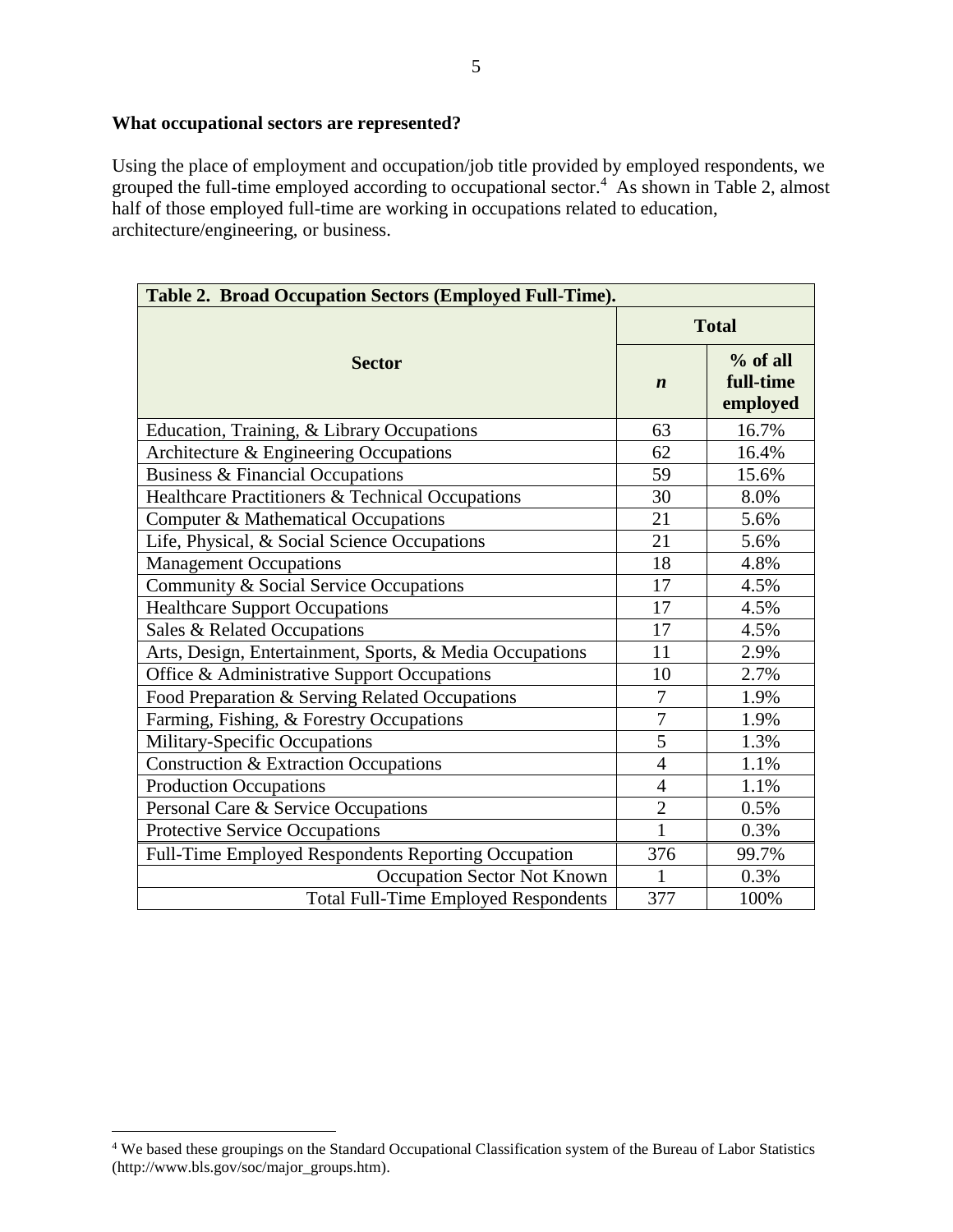#### **Who is attending graduate school?**

Nearly one quarter of respondents are enrolled either part-time (5%) or full-time (18%) in graduate studies. (This includes the 7% of respondents, shown in Figure 1 who report that graduate study is their only pursuit.) Further, another 15% planned to enroll in graduate school within 6-9 months of completing the survey. As illustrated in Figure 5, these percentages differ by college—differences that, in part, reflect corresponding differences regarding full-time employment. For example, we saw in Figure 2 that 90% of ENGR graduates are employed fulltime, which throws interpretive light on the observation in Figure 5 that only 7% of ENGR graduates went on to graduate school.